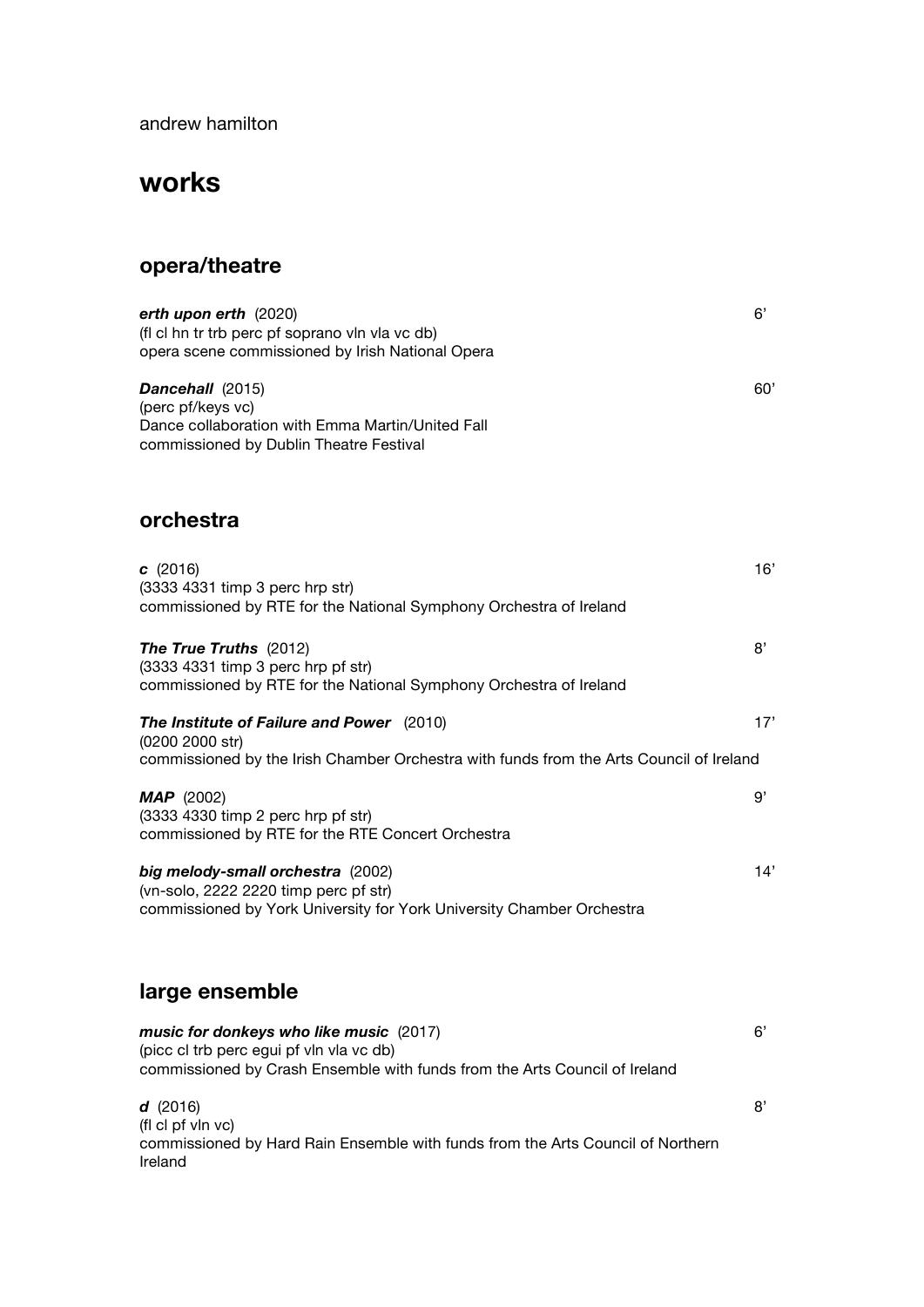| Love and Goodness (2013)<br>(3tr hn 3trb tba perc)                                                                                                                         | 9'  |
|----------------------------------------------------------------------------------------------------------------------------------------------------------------------------|-----|
| commissioned and performed by Tilt Brass, New York                                                                                                                         |     |
| product #1 (2009)<br>(for ad hoc ensemble)<br>commissioned by the MATA Festival New York and performed by The Knights                                                      | 14' |
| music for people who like art (2009)<br>(picc cl trb perc egui pf voice vln vla vc db)<br>commissioned by Crash Ensemble with funds from the Arts Council of Ireland       | 20' |
| frank o'hara on the phone piece (version 3) (2007)<br>(asax 2 pf vib va)<br>commissioned and performed by decibel                                                          | 7'  |
| music for people who like chemistry (2007)<br>(cello and ad hoc ensemble)<br>commissioned by Queens' College Cambridge and performed by Anton<br>Lukoszevieze and students | 9'  |
| music for roger casement (2006)<br>(fl ob cl bn hn tpt harmonium 2 vn va vc)<br>commissioned and performed by the Ives Ensemble                                            | 23' |
| phrase for goran zivadinovic (2006)<br>(tpt trb perc [2 vib] vc bgui pf)<br>performed by Ensemble Ascolta                                                                  | 10' |
| music for people who like nature (2005)<br>(picc ssax tsax bsax hn 3 tpt 3 trb pf db)<br>commissioned and performed by Orkest De Volharding                                | 14' |
| frank o'hara on the phone piece (version 1) (2003)<br>(picc ssax asax bcl tpt 2 hn 2 trb tuba perc pf egui bgui)<br>commissioned and performed by Orkest De Ereprijs       | 12' |
| small ensemble                                                                                                                                                             |     |
| can you hear it? $(2022)$<br>(vc db tape)<br>commissioned by Kate Ellis and Caimin Gilmore with funds from the Arts Council of<br>Ireland                                  | 15' |
| g=piano quartet (for agnes martin) (2019)<br>(piano quartet)<br>commissioned by Tanglewood Music Centre for Tanglewood Festival                                            | 15' |
| f(2018)<br>(string quartet)<br>commissioned by RTE for the RTE ConTempo Quartet                                                                                            | 14' |
| d(2016)<br>(fl cl pf vln vc)<br>commissioned by Hard Rain Ensemble with funds from the Arts Council of Northern<br>Ireland                                                 | 8'  |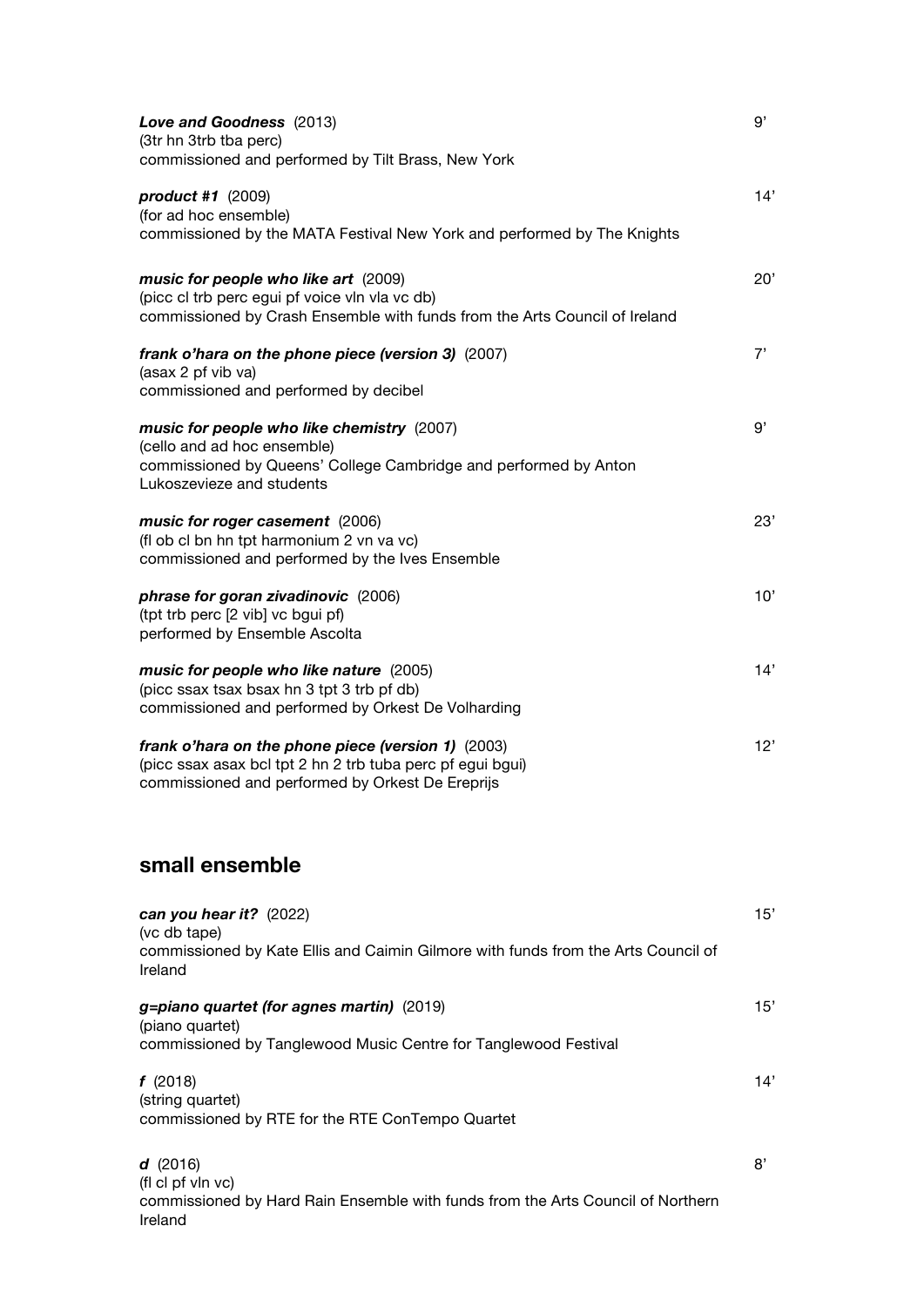| slow phrases piece (2013)<br>(2tr hn trb tba)                                                                                                         | 7'  |
|-------------------------------------------------------------------------------------------------------------------------------------------------------|-----|
| commissioned by Music Network Ireland for performance by Onyx Brass                                                                                   |     |
| product #2 (2010)<br>(cl acc va)<br>commissioned by Kettle's Yard Cambridge and performed by Chroma Ensemble                                          | 8'  |
| <b>MAY</b> (2008)<br>(asax bsax trb perc bgui pf)<br>written for Ensemble Klang                                                                       | 1'  |
| music for people who lose people (2008)<br>(asax bsax trb perc bgui pf)<br>commissioned by Ensemble Klang with funds from the Arts Council of Ireland | 17' |
| frank o'hara on the phone piece (version 3) (2007)<br>(asax 2 pf vib va)<br>commissioned and performed by decibel                                     | 7'  |
| frank o'hara on the phone piece (version 2) (2003)<br>(picc cl pf vn vc db)<br>commissioned and performed by IXION                                    | 7'  |

### **solo**

| music for people who want to go home (2020)<br>$(v \ln)$                                                                     | 6' |
|------------------------------------------------------------------------------------------------------------------------------|----|
| commissioned by Music Network Ireland and performed by Mairéad Hickey                                                        |    |
| <b>WALDO</b> (2017)<br>$(v \ln)$                                                                                             | 5' |
| commissioned by Kevin Volans for performance by Waldo Alexander                                                              |    |
| e(2017)<br> c                                                                                                                | 7' |
| commissioned by Kirkos Ensemble for performance by Leonie Bluett with funds from the<br>Arts Council of Ireland              |    |
| hunt in the forest of ros (2015)<br>(pt)                                                                                     | 5' |
| commissioned by the New Ross Piano Festival with funds from the Arts Council of Ireland<br>for performance by Alexei Grynyuk |    |
| b(2015)<br>(perc)                                                                                                            | 8' |
| commissioned and performed by Sam Wilson                                                                                     |    |
| more (2015)<br>(toy pf)                                                                                                      | 1' |
| commissioned and performed by Xenia Pestova                                                                                  |    |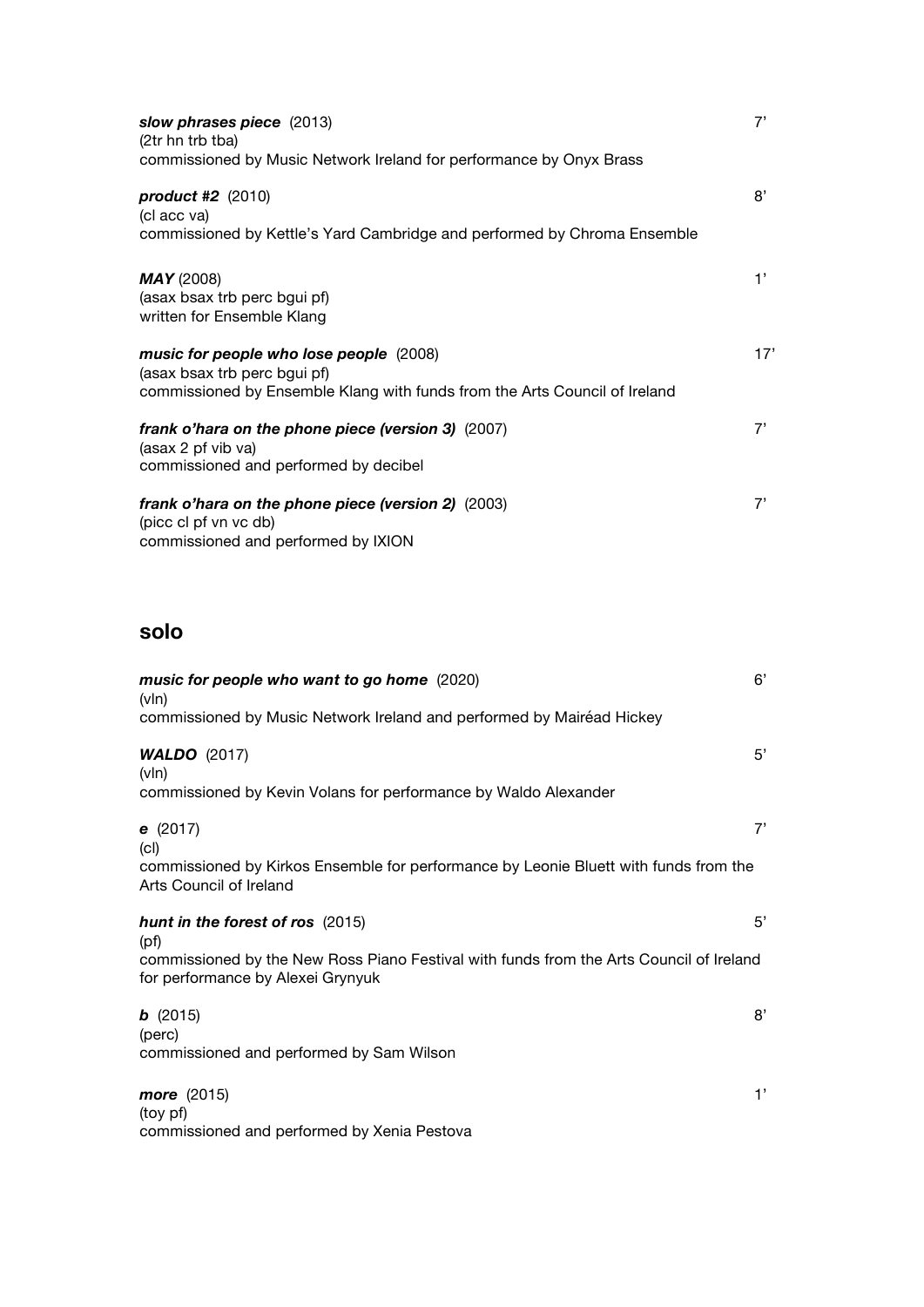| <b>a</b> (2014)<br>(vn/voice)<br>performed by Andrew Hamilton                                                                                                                   | 13'          |
|---------------------------------------------------------------------------------------------------------------------------------------------------------------------------------|--------------|
| beyond victory and defeat piece (2013, rev. 2014)<br>(vc with 2 bows)<br>commissioned by the Southbank Centre for performance by Oliver Coates                                  | 8'           |
| O'ROURKE (2013-2017)<br>(voice)<br>commissioned and performed by Michelle O'Rourke                                                                                              | 10'          |
| <b>O.A.I.R.</b> (2012, rev. 2013)<br>(pf)<br>commissioned and performed by Isabelle O'Connell with funds from the Arts Council of<br>Ireland                                    | 20'          |
| <b>product #3</b> (2012)<br>(vn)                                                                                                                                                | $2^{\prime}$ |
| commissioned by Ergodos for performance by Ioana Pectu-Colan as a project of new<br>movements interspersing the Partita No. 2 by J.S. Bach                                      |              |
| The Spirit of Art (2011)<br>(vn/voice)<br>written for collaboration with Hagen Betzwieser and Ulrike Syha for an installation<br>at Halle 14 Gallery, Leipzig                   | 4'           |
| <b>JOY</b> (2009)<br>(vn/voice)<br>written for the Microscore Project and performed by Johnny Chang                                                                             | 1'           |
| <b>In Beautiful May</b> (2008)<br>(vln and tape)<br>written for the exhibition "Fetish and Consumption" at Akademie Schloss Solitude<br>performed by Andrew Hamilton            | 14'          |
| music for losers (2007)<br>(vc)<br>performed by Gavriel Lipkind                                                                                                                 | 6'           |
| music for a video installation (2006)<br>(pf)<br>written in collaboration with the artists Dagmar Keller and Martin Wittwer for an<br>installation at Akademie Schloss Solitude | 7'           |
| a phrase that goes sideways piece (2004)<br>(pf)<br>commissioned by Rundfunk Berlin-Brandenburg and performed by Ernst Surberg<br>at the Ultraschall Festival, Berlin           | 18'          |

### **tape**

**Die Wende** (2010) 8' (midi instruments) written as soundtrack for video by the visual artist Ingrid Hora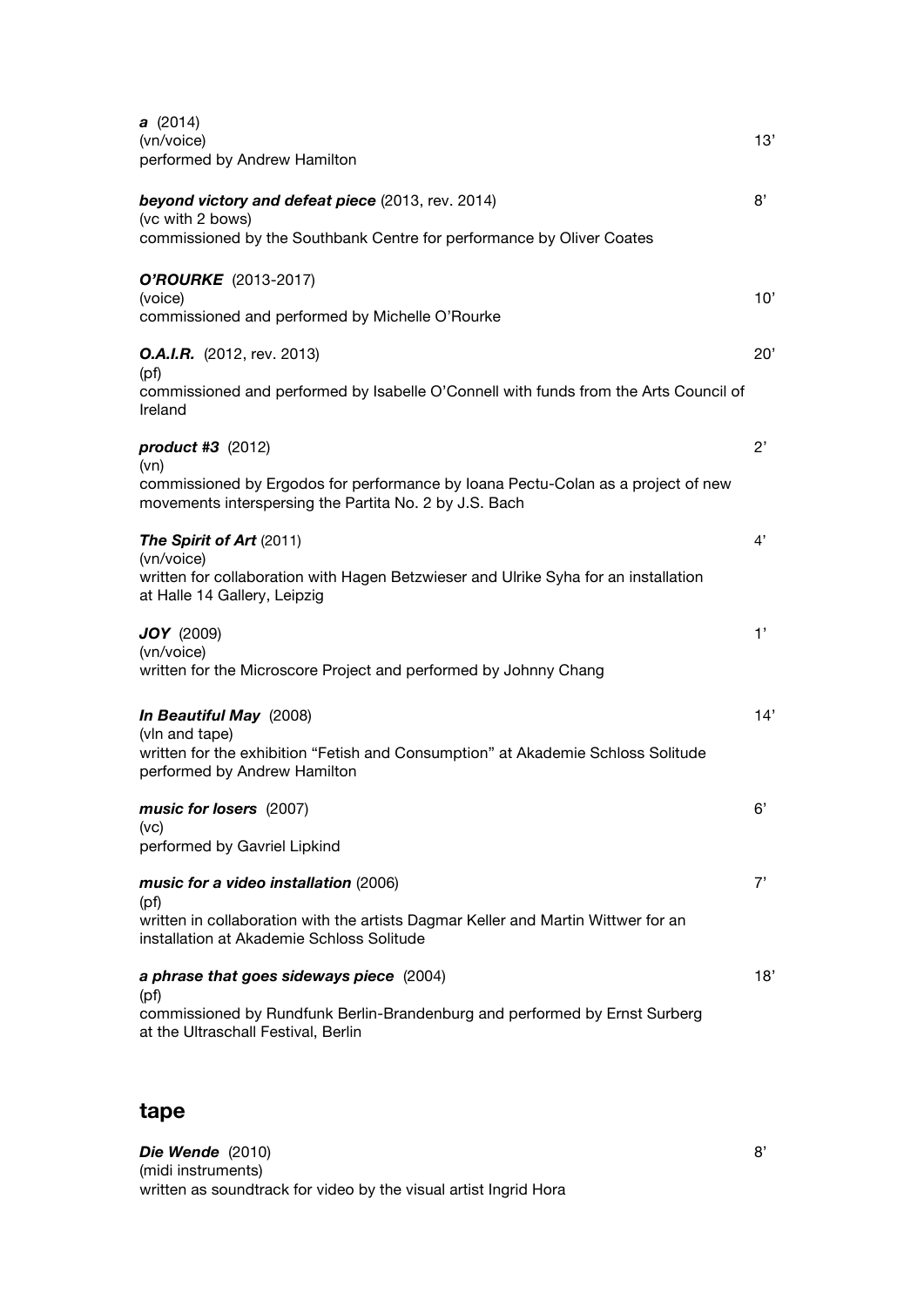## **vocal and choral**

| Ceol don Bhéal Bocht (2019)<br>(mezzo-soprano pf)<br>commissioned for the Irish Art Song project funded by Arts Council of Ireland                                                                 | 16' |
|----------------------------------------------------------------------------------------------------------------------------------------------------------------------------------------------------|-----|
| music for thomas bernhard (2018)<br>commissioned by the Cork International Choral Festival for performance by Chamber<br>Choir Ireland with funds from the Arts Council of Ireland                 | 15' |
| <b>Proclamation of the Republic (2016)</b><br>(ssaattbb)                                                                                                                                           | 16' |
| commissioned by EXAUDI with funds from the Arts Council of Ireland                                                                                                                                 |     |
| To The People (2014)<br>(s solo perc)<br>commissioned and performed by Juliet Fraser and Maxime Echardour with funds from                                                                          | 30' |
| the Arts Council of Ireland                                                                                                                                                                        |     |
| right and wrong (2011)<br>(satb soli string quartet)                                                                                                                                               | 9'  |
| commissioned and performed by EXAUDI and Endymion Ensemble with funds from the RVW<br>Trust, the PRS Foundation, Creative Scotland and the Marina Kleinwort Charitable Trust.                      |     |
| music for people who like the future (2010)<br>(ssatb soli)<br>written for Tristan Akkord Project                                                                                                  | 2'  |
| performed by Neue Vocalsolisten Stuttgart                                                                                                                                                          |     |
| everything is ridiculous (2009)<br>(satb)                                                                                                                                                          | 3'  |
| commissioned by the Cork International Choral Festival and the Arts Council of Ireland<br>performed by the National Chamber Choir of Ireland and published by Theatre<br>of Voices Edition Denmark |     |
| drei gesänge (2007)<br>(S-solo tpt)                                                                                                                                                                | 10' |
| performed by Susanne Leitz-Lorey and Markus Schwind                                                                                                                                                |     |
| music for people who think things could be better (2006)<br>(female voice+kbd, vn)                                                                                                                 | 11' |
| performed by Natasha Lohan and Andrew Hamilton                                                                                                                                                     |     |
| Nee Muziek (2005)<br>(voice [amplified]+ kbd+bells, vc)<br>performed by Jennifer Walshe and Anton Lukoszevieze                                                                                     | 10' |
| music for cows (or horses) (2004)                                                                                                                                                                  | 5'  |
| (2 voices, vc)<br>performed by Apartment House                                                                                                                                                     |     |
| <i>i like things</i> (2003)                                                                                                                                                                        | 15' |
| (female voice, cl, trb, pf, db)<br>commissioned by Crash Ensemble with funds from the Arts Council of Ireland                                                                                      |     |
| above under now (2002)<br>(2 S-solo, Mez-solo, picc ssax asax bcl tpt 2 hn 2 trb tuba perc pf egui bgui)<br>performed by Orkest De Ereprijs                                                        | 3'  |